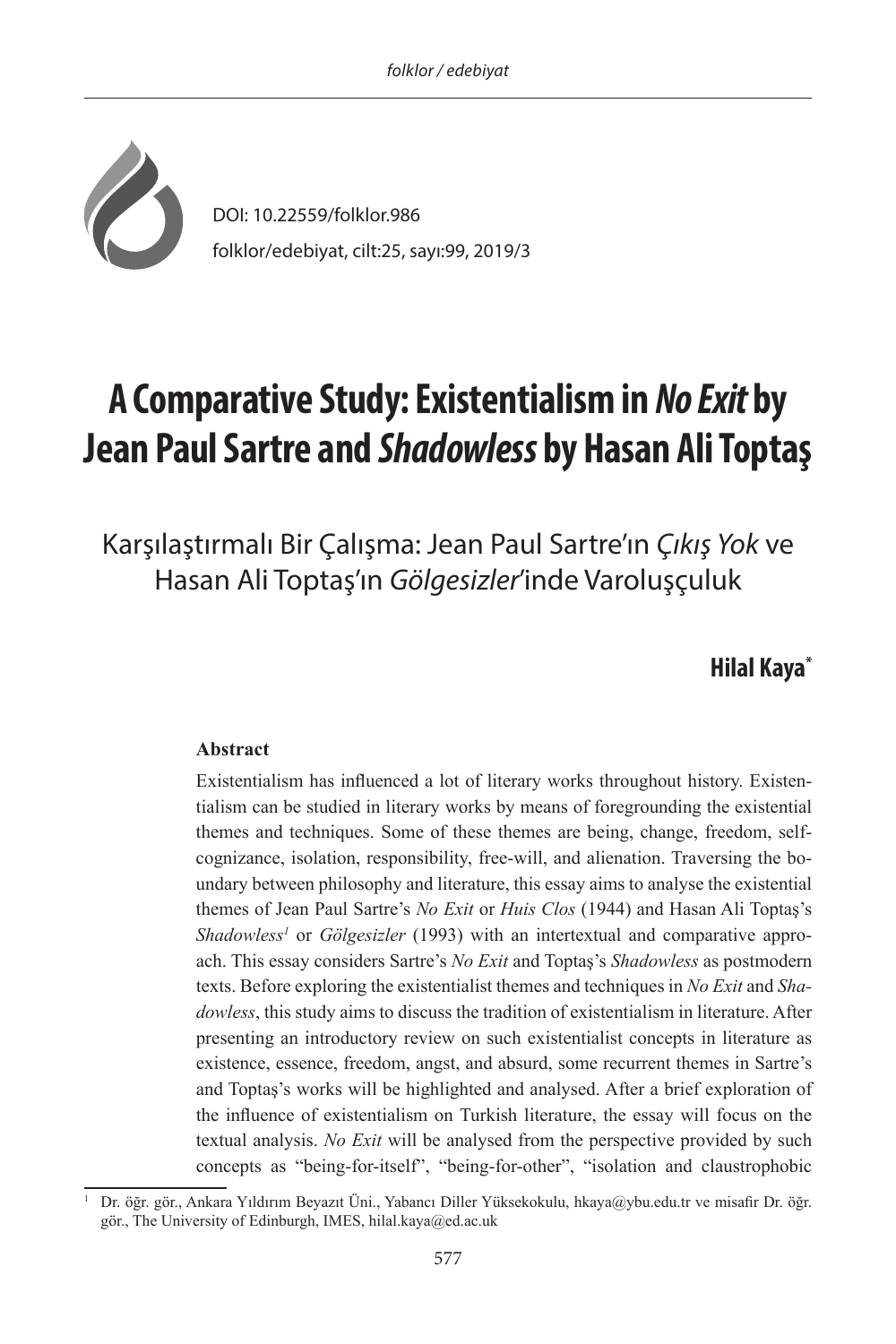existence"; as for *Shadowless*, "being and nothingness" and "anxiety of uncertainty, emptiness and meaninglessness" will serve as the existential themes reflected in the novel. Within the framework of existentialism, an intertextual approach to and a comparative analysis of *Shadowless* from Turkish Literature along with *No Exit* from French Literature is an attempt of situating Modern Turkish Literature within the broader regional and global context. As a last point, this paper also aims to contribute both to critical studies on Sartre's work and scholarship on the woks of Hasan Ali Toptaş work whose works of fiction have rarely been discussed from a comparative or world literature studies perspective.

**Keywords:** *Sartre, Toptaş, existentialism, the absurd, Turkish literature*

## **Öz**

Varoluşçu felsefe tarih boyunca birçok edebiyat eserini etkilemiş bir düşünce sistemidir. Varoluşçuluk felsefesi, varoluşçu tema ve tekniklerin uygulanması yoluyla edebi eserlerde analiz edilebilir. Bahsi geçen bu temalardan bazıları var olma, değişim, özgürlük, öz-anlayışı, soyutlanma, sorumluluk, özgür irade ve yabancılaşmadır. Felsefe ve edebiyat gibi disiplinler arasındaki sınırları kaldıran bu çalışma, Jean Paul Sartre'ın *Çıkış Yok* (1944) ve Hasan Ali Toptaş'ın *Gölgesizler* (1993) adlı eserlerinde varoluşçuluk felsefesine ait özelliklerin metinler-arası yaklaşımla ve karşılaştırmalı olarak incelenmesini amaçlamaktadır. Bu makale Sartre'ın *Çıkış Yok* ve Toptaş'ın *Gölgesizler* eserlerini, postmodern metinler olarak ele almaktadır. *Çıkış Yok* ve *Gölgesizler*'de yansıtılan varoluşçu felsefenin tema ve tekniklerini incelemeden önce; bu makale, edebiyatta varoluşçuluk geleneğini tartışacaktır. Varoluş, öz, özgürlük, kaygı ve abes (absürt) gibi varoluşçuluk felsefesiyle ilgili kavramlara dair giriş niteliğinde bir inceleme sunuşundan sonra, Sartre ve Toptaş'ın eserlerindeki tekrar eden temaların altı çizilecek ve analizi yapılacaktır. Türk Edebiyatında varoluşçuluk düşüncesinin etkisinden kısaca bahsedilmesinden sonra, Sartre ve Toptaş'ın eserlerinin analizine geçilecektir. *Çıkış Yok* adlı oyun "öz için var oluş", "başkaları için var oluş," "soyutlanma ve klostrofobik var oluş" gibi perspektiflerden ele alınacaktır. *Gölgesizler* romanı ise, "var oluş ve hiçlik" ve "belirsizlik, boşluk ve anlamsızlık kaygısı" gibi varoluşçu düşüncenin temaları açısından incelenecektir. Varoluşçuluk felsefesi çerçevesinde, Türk Edebiyatından *Gölgesizler* romanını, metinler-arası ve karşılaştırmalı bir yaklaşımla, Fransız Edebiyatından *Çıkış Yok* ile birlikte incelemek, Modern Türk Edebiyatını daha geniş bölgesel ve global edebiyat sistemleri içerisine yerleştirme teşebbüsüdür. Bu makale hem Sartre'ın eserleri üzerine yazılmış olan eleştirel çalışmalara hem de romanları karşılaştırmalı veya Dünya Edebiyatı çalışmaları perspektifinden nadiren incelenmiş olan Hasan Ali Toptaş'ın romanları hakkında yazılmış incelemeler bütününe katkıda bulunmayı amaçlamaktadır.

**Anahtar sözcükler:** *Sartre, Toptaş, varoluşçuluk, abes (absürt), Türk edebiyatı*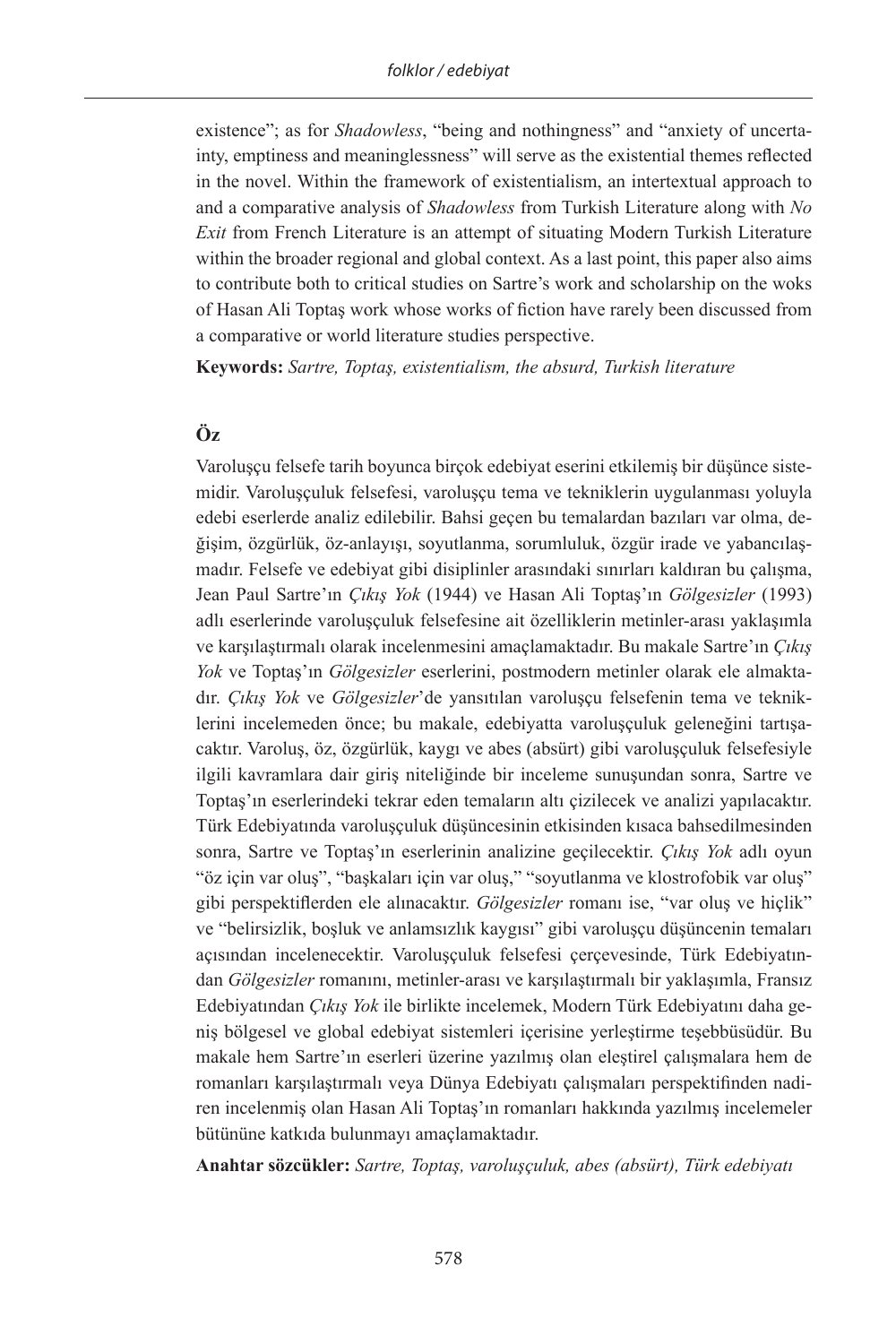## **Introduction**

Existentialism is a primarily European philosophical movement that flourished around the middle of the 20<sup>th</sup> century. It is the philosophy of existence itself. It is a philosophy which declares as its first principle that existence is prior to essence. Existentialism is quite different from other philosophical movements. Tanzer asserts that existentialism is an unusual study of existence in that it occupies a liminal position between the boundaries of philosophy and literature (2008, 1). His ideas seem to be proven when one considers many writings of Dostoevsky, Kafka, Camus, Beckett and Sartre in terms of their existential messages. In spite of presenting various differences, the writings of these writers share a set of common themes which can be described as a common existential outlook.

## **1. Principle existentialist concepts**

## **1.1. Existence precedes essence**

Jean Paul Sartre dismantled the long-established traditional principle of metaphysics which argues that essence precedes existence and he objected and reversed this belief by arguing just the opposite of it because existentialists believe and reckon that first human beings exist and after that they construct values, meanings and identities on the basis of their consciousnesses. Sartre in his 1945 lecture "Existentialism is A Humanism" puts forward that prioritizing essence or human nature over existence is a gloomy and pessimistic way of describing the human predicament and what is further depressing, to Sartre, is this way of thinking itself that restrains people either by religious (God) or legal (politicians or police) powers. Yet, when he asserts that existence comes before essence he thinks that humans have a possibility of choice and this renders his argument more optimistic than the traditional doctrine (2007, 19).

Sartre's idea of two ways of being should also be pinpointed here to understand the statement that claims existence preceded essence. As Tanzer claims,

The two types of things, in Sartre's ontology, are those that are conscious, whose way of being he names 'being for itself', and those that are not conscious, whose way of being he names 'being in itself'. Sartre maintains that conscious beings are structured in such a way that their existence precedes their essence, whereas beings that do not possess consciousness are structured in such a way that their essence precedes their existence. And because he sees human beings as the only conscious beings, we can understand the characterisation, concerning the relation between existence and essence, by examining the way that he conceives the nature of human consciousness (2008: 39).

As Sartre puts it, "man first of all exists, encounters himself, surges up in the world – and defines himself afterwards" (2007, 23). In Sartre's thinking, the idea that "existence precedes essence" means that a person exists first and after that he chooses to be what kind of a person he wants to be. In his ontology, a person is defined according to the things he chooses to say and do. Here the significant aspect is his/her choosing what/how to behave and say. S/he is totally responsible for his/her actions and sayings.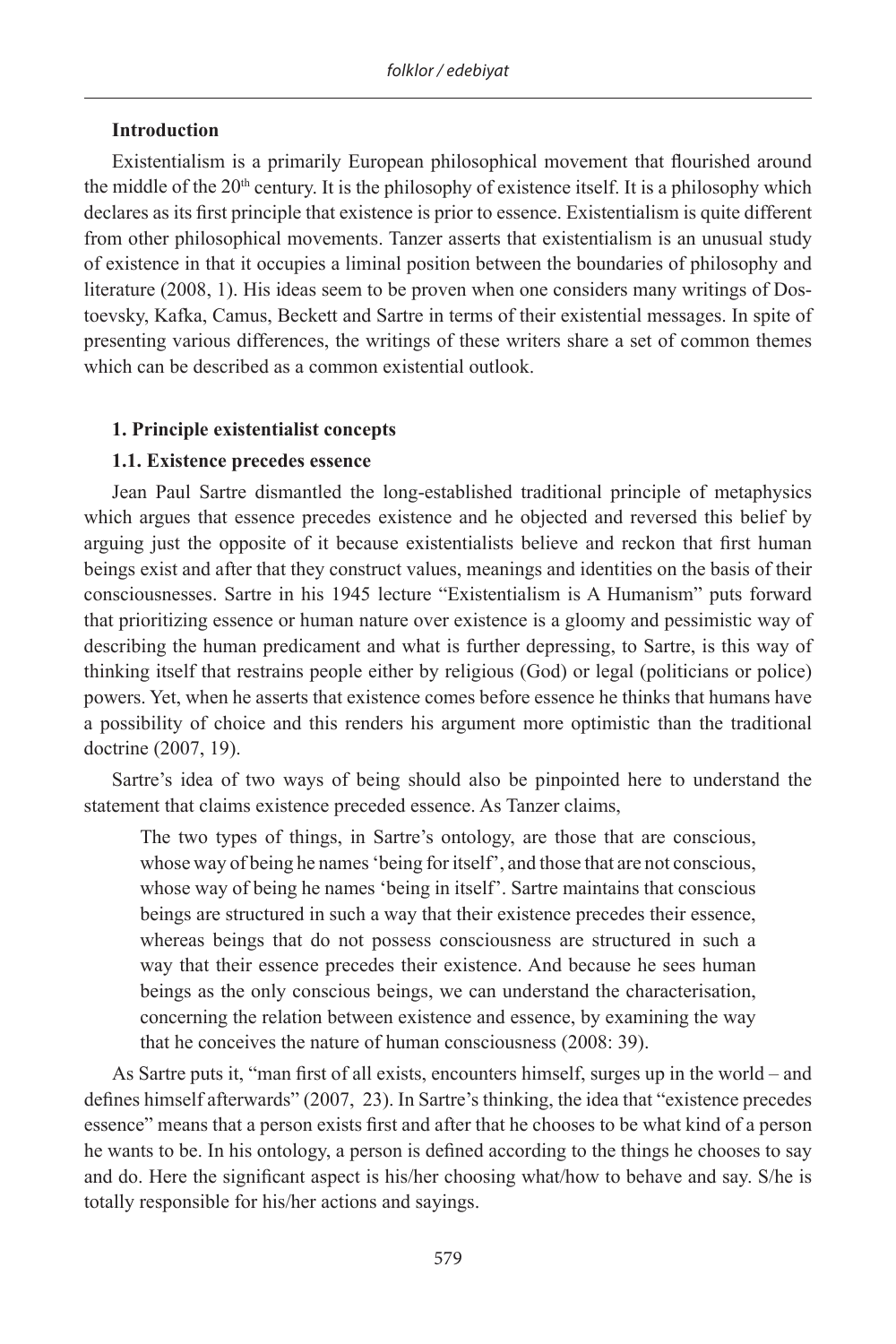## **1.2 Freedom and responsibility:**

According to Sartre, being responsible is the natural result of a human's being free. As human beings are free to choose, whatever happens at the end of their choices, they should carry the entire responsibility for it. Man being condemned to be free carries the weight of the whole world on his shoulders; he is responsible for the world and for himself as a way of being. We are taking the word responsibility in its ordinary sense as consciousness (of) being the incontestable author of an event or of an object (Sartre, 2007: 52).

Moreover, a person's indeterminacy, plays a great role on the idea of his/her freedom. Human beings, Sartre maintains, lack an essence, so they are indeterminate and ambiguous. In this context, Tanzer also states that

Because the ego is formed through the acts of empty consciousness, these acts are not beholden to any restrictions regarding the ego-content that they can construct, thereby rendering all ago-content intrinsically revisable. Thus, despite its accrual of ego-content, the human being remains without any essential, unrevisable determinations, without a univocal conceptual identity. In view of this, Sartre… must confront the apparent implication that human life is an amoral free-for-all in which anything is permitted (2008: 90).

Having the constant luxury and responsibility to make a choice is part of the human condition. For Sartre, free choice means action. No matter what a person confronts, no matter what her/his constitution, that person has a choice in how to respond, in how to act. Furthermore, a person's most basic choice is living in the background of his mortality. For Sartre, suicide is always an option and a choice that man can make. Whether you live or commit suicide that is a matter of choice. Therefore, human beings are free to create what they will become. This sort of freedom is not easy for man to cope with. As Sartre maintains, it creates forlornness for human beings:

I am abandoned in the world, not in the sense that I might remain abandoned and passive in a hostile universe like a board floating on the water, but rather in the sense that, engaged in a world for which I bear the whole responsibility without being able, whatever I do, tear myself away from this responsibility for an instant (195: 57).

Freedom means responsibility and that can be difficult to face and Sartre's statement that asserts that a person is condemned to be free should be kept in mind. Sartre underlines the inescapability of that freedom. Furthermore, that freedom may be a burden because it is a tremendous responsibility at the same time. If freedom is inescapable, then so is responsibility. If a person is coward, then he is so by choice. However, Sartre believes that if there is a choice, there is hope, too because choice means an opportunity to solve the problems and change the difficulties that man undergoes.

Moreover, for Sartre's brand of existentialism, as God does not exist, no external and objective measure of value exists. However, man's free choice constantly creates *human* meanings and values. All in all, a person's freedom creates who she/he is. Freedom creates human values and it defines what it means to be a human being with choices and consequences of those choices.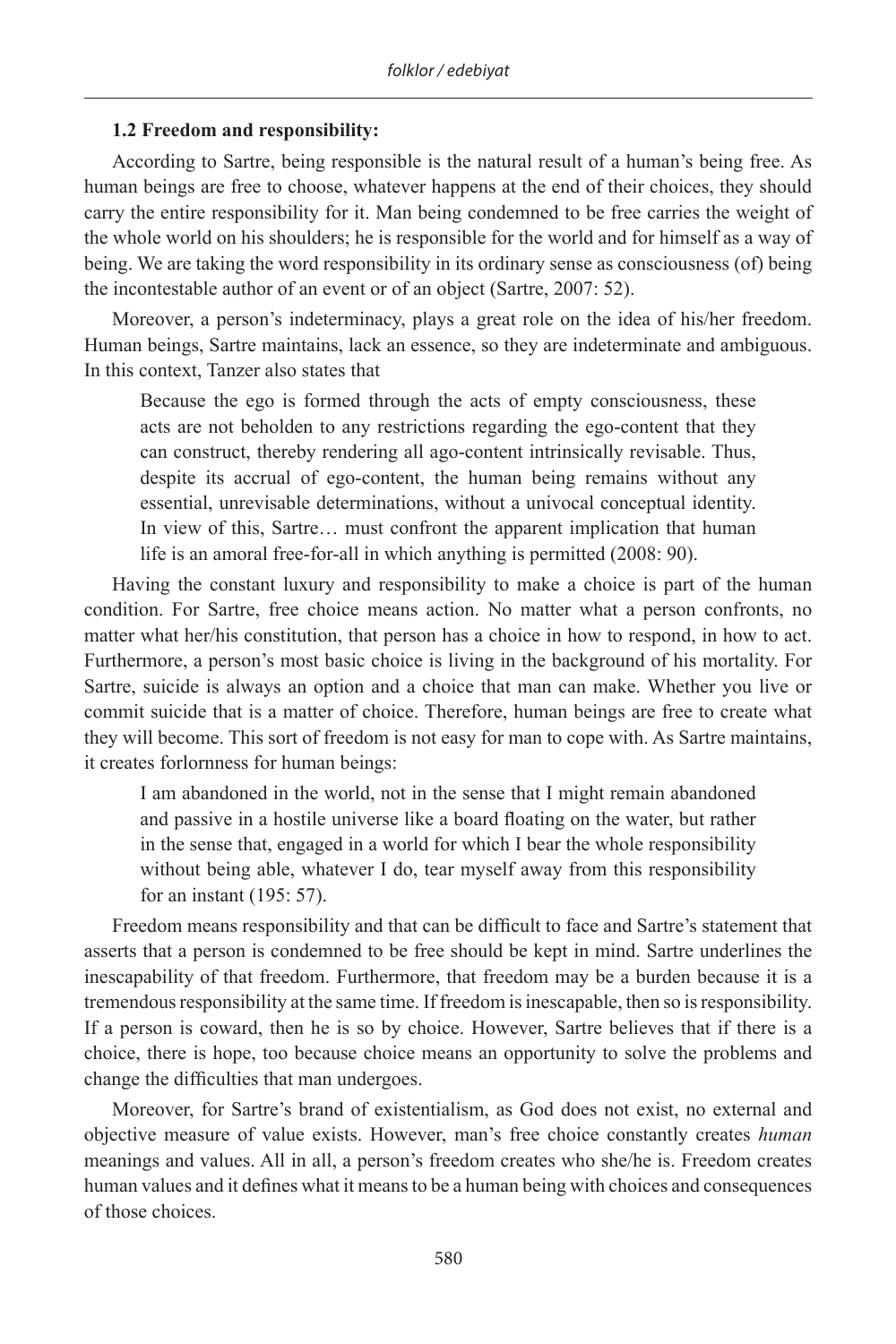#### **1.3. Angst/Anxiety**

Angst, anxiety or despair is another existential concept by which Sartre means the state of acceptance that human beings accept that they have limitations. The despair in Sartre's thought should not simply bring in pessimism or passive waiting in the face of the obstacles. The human being should be aware of his/her limitations yet still try to act in the best way possible to control what is in his/her hands. The concept of freedom requires people to choose to behave in a way and this freedom which brings forth responsibility and despair. Despite the feeling of despair, existentialism believes in the transcendence of human beings who takes responsibility of the results of their choices and can go beyond themselves.

It can also be seen in relation to the previous point how angst is before *nothing*, and "this is what sets it apart from fear which has an object" (Wartenberg, 2008: 72). While in the case of fear, one can take definitive measures to remove the object of fear, in the case of angst, no such 'constructive' measures are possible. This is *the anguish of being*. Furthermore, the 'immediacy', man's typical way of living in the world, is not true to what man is. The immediacy makes man forget the question of his existence. However, anxiety emerges and shutters the world of immediacy and man is woken up. "Anxiety puts you in the position to do that by overwhelming you in a mood that breaks you out of your immediacy and creates a space for you to once again ask those important questions" (Panza & Gale, 2008: 65). This sort of anxiety is a mood that senses the nothingness, or lack of foundation, at the core of the world and human being. For the existentialists, a kind of nothingness pervades man's existence, as Sartre puts, "Nothingness lies coiled in the heart of Being – like a worm" (1943: 21). This idea also reminds one of being "thrown into the world" (Sartre, 1957: 23) and that the whole systems of meaning are just castles built on sand. Thus, the meanings that make up one's world are entirely accidental and groundless. This kind of anxiety makes man sense himself different and alienated from these meanings because anxiety takes away the illusion that man had and made his life neat, clean, comfortable and in order. So, in anxiety man seems to have nowhere to turn. He is surrounded by nothingness on all sides. Anxiety, in this sense, reveals the nothingness at man's core. Therefore, anxiety shows man that he has the power to create himself, because he is not essentially any of the roles or meanings that his world assigns to him. Hence man is possibility because he can take hold of his own existence. Briefly, for the existentialists, nothingness means freedom to human beings.

#### **1.4. The notion of the absurd**

The concept of the absurd concerns the idea that there is no meaning to be found in the world beyond what meaning we give to it. This meaninglessness also encompasses the amorality or "unfairness" of the world. Absurdity is a human condition. What is absurd is the situation in which the world is irrational and people long for clarity. Life becomes absurd when man tries to impose clarity to an irrational world. Absurd is the inconsistency of the world around a human being with the way he thinks of. "The existentialists think that the world has no necessary structure, no intrinsic meaning, no innate meaning, no innate significance, no internal purpose whatsoever on its own" (Panza & Gale, 2008: 79).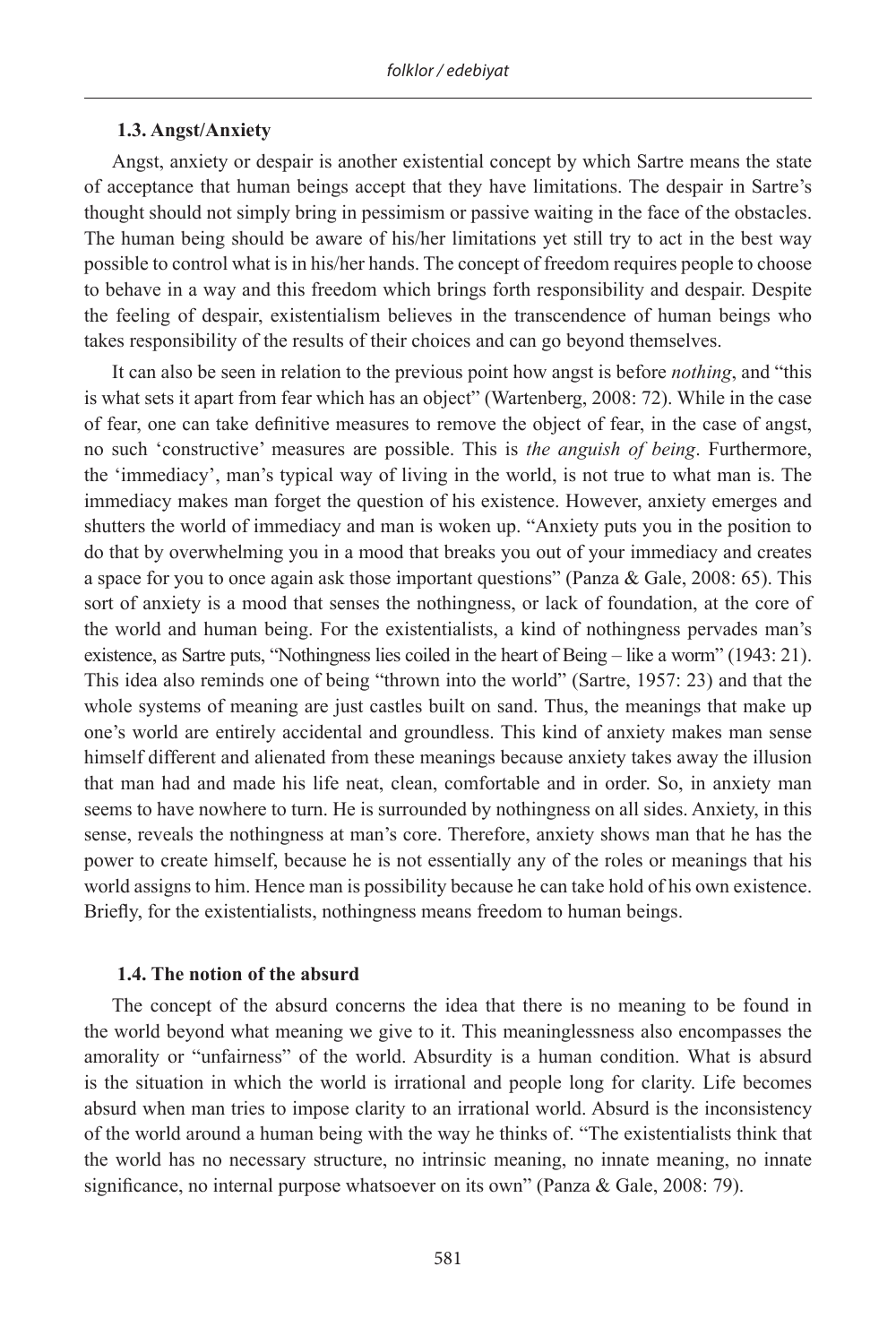According to Camus, absurdity is a confrontation, an opposition, a conflict or a divorce between two ideals. Thus, he states, "The world in itself is not unreasonable, that is all can be said. But what is absurd is the confrontation of the irrational and the wild longing for clarity whose call echoes in the human heart" (Camus, 1991: 19). Camus defines the human condition as an absurd one because the confrontation between a person's wish for meaning and certainty on the one hand and the indifferent or silent world on the other. He maintains that there are some specific human experiences which bring about a sense of absurdity. Such a realization or encounter with the absurd provides a person with such choices like suicide or acceptance of the absurd. To Camus, the acceptance of the absurd in the universe is the only sensible choice. According to Camus, a person can be contented, if not happy at all, with the acceptance of the absurdity of the universe, but continuing to impose meanings to the world, regardless of absurdity.

#### **2. Existentialism in Turkish Literature**

After the WWII, the echoes of Existentialism have started to affect Turkey, too. In *Tercüme* (magazine) there appeared some translations called "New Opinions" (*Yeni Görüşler*). Sabahattin Eyüboğlu translated Sartre's *Les Temps Modernes*. Moreover, Oğuz Peltek and Erol Güney translated some works of Merlau Ponty, Simone de Beauvoir and D. Aury. They also gave a speech about Sartre's work *Existentialism is A Humanism* (2007). What is more, Turan Oflazoğlu translated works of Nietzsche and Heidegger, … and Önay Sözer and Sina Akşin translated Kierkegaard's some works in 1960s.

Existentialism started to influence Turkish literature in those years. One of Turkish writers, Demir Özlü wrote his collection of short stories, namely *Anxiety and Breathing* (*Bunaltı ve Soluma*) under the influence of existentialism. There were others such as Orhan Duru, Ferit Edgü, Bilge Karasu, Adnan Özyalçıner and Leyla Erbil whose works bore the treats of existentialism. Although they are not regarded as existentialist poets, Edip Cansever, Turgut Uyar and Ahmet Oktay studied some existentialist themes such as solitude, isolation, anxiety and alienation in their poems.

#### **3.** *No Exit* **by Jean Paul Sartre**

#### **3.1. Being-for-itself**

Humans do not all act the same; we vary in emotional response, career preferences, physical attraction, physical appearance. These factors essentially are formed from our acknowledgment of our consciousness and employment of choice based upon free will. In his book, *Being and Nothingness*, Sartre defines subjects, those have the capability to formally recognize and address consciousness, and objects —which lacks said ability—as two types of "beings"; a being-for-itself and a being-in-itself. Humans function as a "being-for-itself" by the temperament of free will, but remain to be incomplete due to their lack of definitive purpose. The means in which we define ourselves eventually come to exist as our function, whereas the function of a tree—such as providing carbon dioxide as well as housing units for many animals—is truly definitive.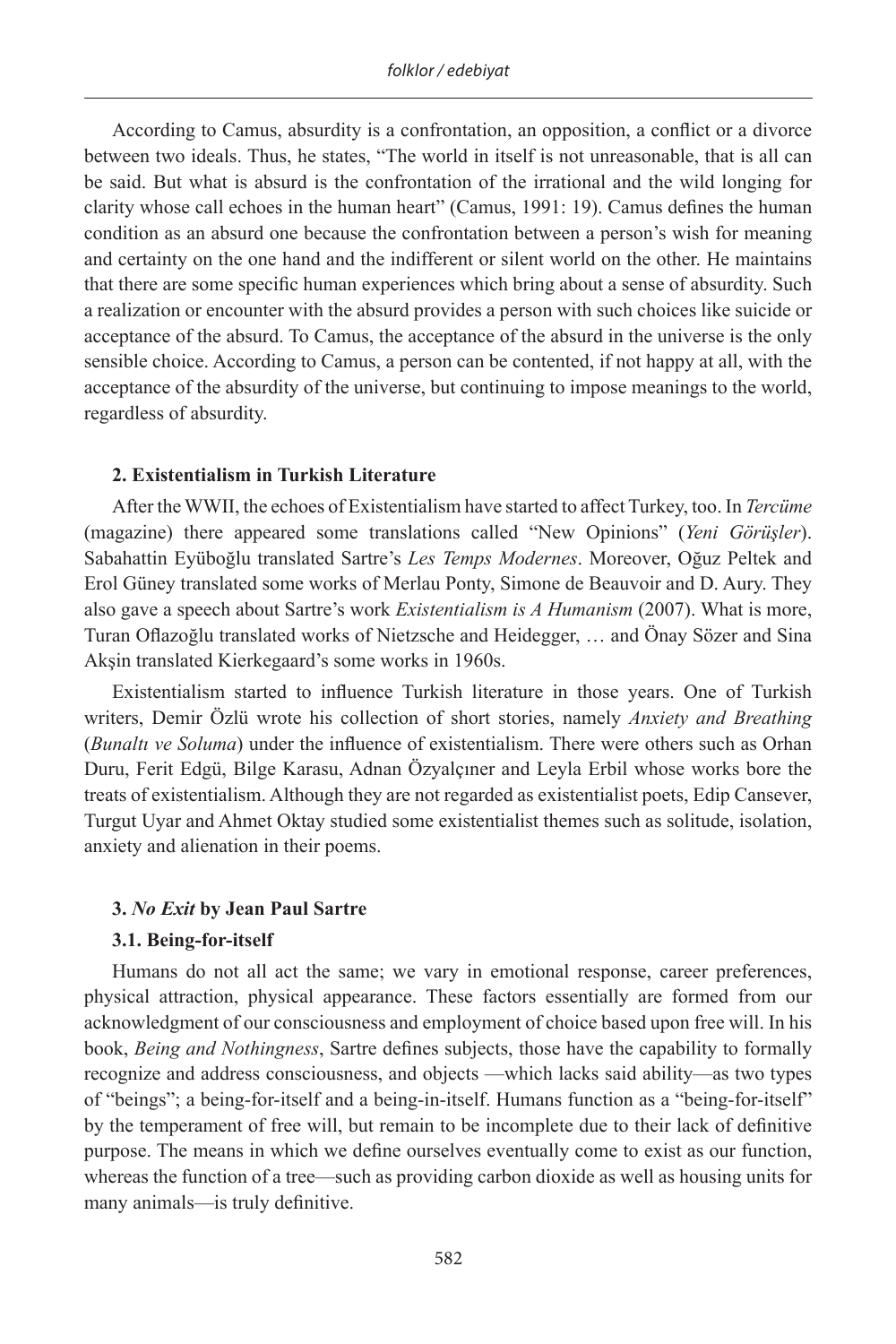The characters in *No Exit* display their reactions and definitive characteristics before we are introduced to them as they continue through their mortal life. As the play progresses, however, we are slowly exposed to the attributes that they accumulated on Earth but have, inevitably, brought down to Hell with them to live with for all eternity. Joseph Garcin is the first character introduced in the play. He was a coward who ran away from his country because he did not want to fight. In the play, he projects a cowardice status by relying on the two women to decide whether or not he is a coward in his own mind when he asks Estelle, "Well, Estelle, am I a coward? (Sartre, 1990: 37). The second character is Inés Serrano who is divulged to be a cynical and conniving character as she was killed by a woman she taunted in her Earthly life. This is an admitted trait that has been developed over time and is demonstrated in her dialogue with Joseph as she admits that "When I say I'm cruel, I mean I can't get on without making people suffer" (Sartre, 1990: 26). She then goes on to taunt Joseph by refusing to believe he is more than a coward, and tries to seduce Estelle into becoming her love. The third significant character is Estelle who initially denies that she belongs in Hell by forcing a false sense of innocence which only she is blind to as she declares, "I haven't a notion, not the foggiest. In fact, I'm wondering if there hasn't been some ghastly mistake. Isn't it better to think we've got here by mistake?" (Sartre, 1990: 14). After these characters disclose their inner most despicable reputations, they are exposed to the judgment of each other.

The acceptance of being-for-itself has a considerably dangerous consequence which Sartre discerned in *Being and Nothingness* as the threat of the "other" (Sartre, 1943: 307). This phenomenon is greatly explored by Sartre in *No Exit* by the pure plot and setting as Joseph enters the room and notes "No mirrors, I notice. No windows. Only to be expected" (Sartre, 1990, p. 4). At first glance, this observation is seemingly innocent. With each person that enters the room, however, the gravity of the lack of reflective substances becomes more perceptible.

Sartre argues that although we are ultimately in charge of defining our essence, this right is compromised when in the company of another being-for-itself. Humans become influence by the presence of another in such a manner that they immediately become aware of all "gestures, and expression, acts and conducts" (Sartre, 1943: 307). This gaze of another compromises an individual's notion of inherent freedom by unavoidably becoming objectified by that person or persons, for better or for worse.

#### **3.2. Being-for-others and the power of the gaze**

In the case of Joseph, Estelle and Inés, the power of the gaze is the definition of eternal damnation. Although Joseph suggests trying to forget each other's presence, Inés retorts that it is impossible "To forget about the others? How utterly absurd! I *feel* you there, down to my marrow. Your silence clamours in my ears" (Sartre, 1990: 24). They have all found themselves stuck in each other's company, perpetually yearning to prove what they perceive their function to be to the others in the room. According to Sartre, though, these three individuals will never again fully be able to develop their functions due to the influence of the watchful eye of the additional inhabitants of the room. Sartre argues that others can more assuredly reflect the true nature of anyone better than any mirror. This is demonstrated when Inés volunteers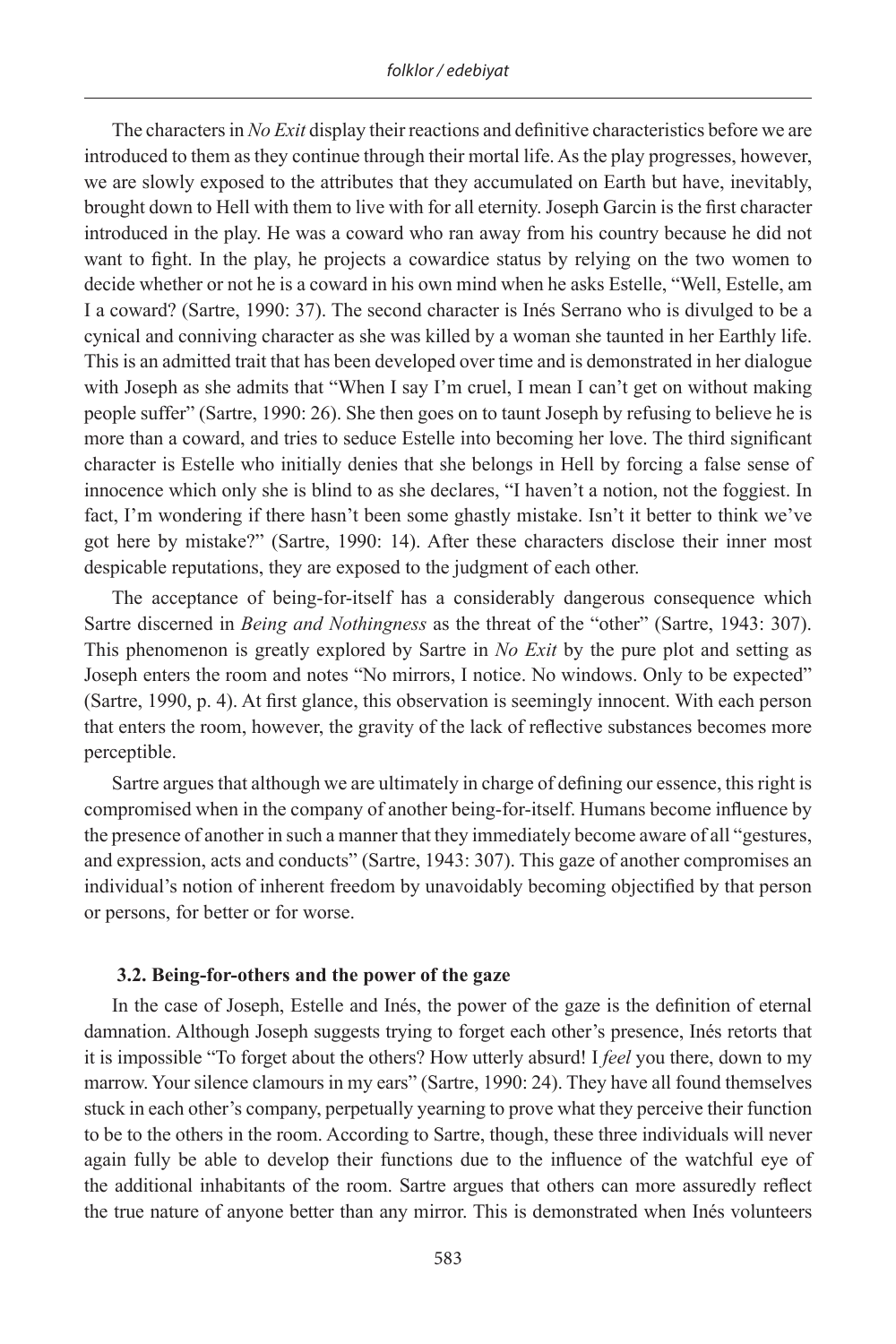to be a mirror to Estelle when she comments "[I can see] every inch of you. Now ask me questions. I can be as candid as any looking-glass" (Sartre, 1990: 23). According to Sartre, the existence of the gaze threatens individual definition and functionality by allowing them to become objectified by another—much as a being-in-itself is objectified. The danger of the other can clearly be classified by the fallacy of wrongly identifying with a being-in-itself is a hindrance to individual development. As Sartre puts "The essence of the relations between consciousnesses is not the *Mitsein* [or, being-with]; it is conflict" (1943: 451).

#### **3.3. Isolation and claustrophobic environment**

Environment and milieu are defining factors and can be applied to two types of being-foritself. The first type is one who is ultimately thrust into an environment that is pre-arranged so much so that the inhabitants have limited input. To some extent, this is true of the inhabitants of Earth—while we can diminish features of the planet, such as rainforests, animals, air, etc, the geographical borders of countries and islands are significantly controlled by the sea coasts that act as limits. In *No Exit,* this theory extends itself from the boundaries of life on Earth to the eternally damned existence of Hell. One by one, each person is lead into a singular room that is decorated in Second Empire (French) furnishing. The room dawns three sofas, a mantle with a strange bronze mantelpiece, a paper-knife (but no books) and a bell. Beings that find themselves in such a situation have no choice but to adapt to the setting and define their essence from that point onward—such as the souls of Joseph, Estelle and Inés trapped in a singular room. As Cox states, "Without windows, mirrors, darkness, sleep, dreams, books or anywhere to escape to, there is no respite, none of the distractions that made Joseph's life on earth bearable, distractions that made Joseph bearable to himself" (2009: 133). Therefore, he asks, "I shall never sleep again. But then – how shall I endure my own company?" (Sartre, 1990: 23). The setting traps them in each other's company. In this situation, although they have nothing in common, they have to endure each other. Joseph will continue to denounce his cowardice to Inés, Estelle will continue to lust for Joseph, and Inés will continue to lust for Estelle despite the set boundaries.

With the absence of a definitive God figure in this play, Sartre's assertion of existentialism being a function of humanism can be applied here. As earlier noted, Sartre's allegation is that existence precedes essence. Therefore, a man exists and then proceeds to define himself further. In the wake of an absence of religious margins or a God-like figure, the powers associated with both are then delegated to Man, himself. The responsibility of human existence, then, is to utilize this power to most greatly benefit the most amounts of people in this world. Sartre referred to this idea as humanism.

Each character in *No Exit* fails in their respective manner to benefit society in the least, while also effectively devastating the lives of others; at times even cause deaths other than their own. The actual deaths and the following swift damnation of each soul of Joseph, Inés and Estelle are contingent upon this very notion. Joseph attempted to flee a country to avoid fighting in a war, Inés tormented a woman and led her away from her family for the sake of Inés's pure sexual gratification, and Estelle threw her baby off a balcony to dispose of the evidence of her infidelity. These actions not only caused the death of their respective executors, but also directly affected and caused pain to others in the world.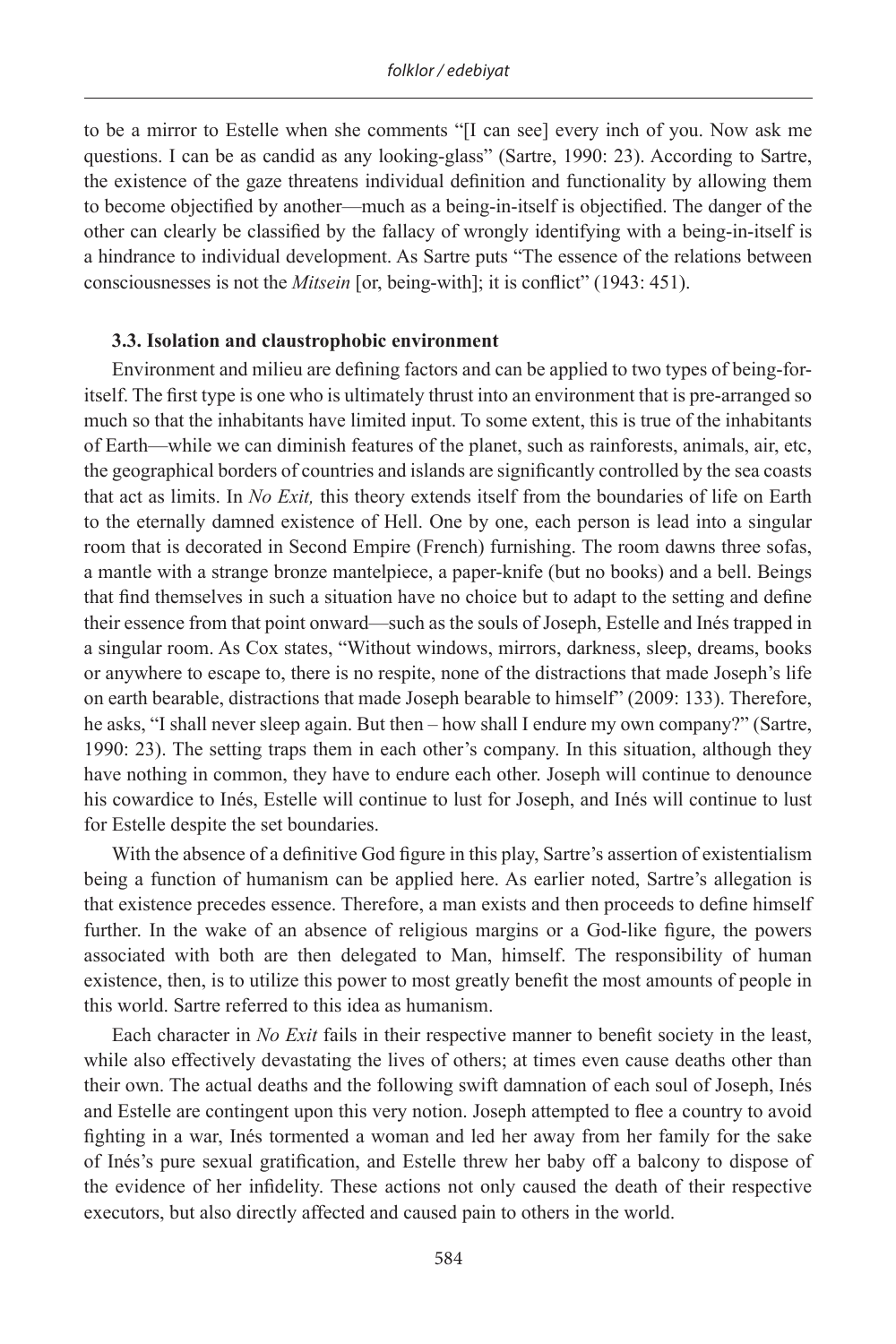## **3.4 Human being is free so s/he is a possibility**

Sartre, like John Locke, was a representative of the theory of tabula rasa, or blank slate. He believed that we are not born with any innate, biological, ethical standards in place and that the outcome of individual personalities is a direct result of the nature in which they are brought up in. The universal indifference to the existence of human nature is a factor to be considered when assessing a potentially influential setting over the course of one's life. The absence of religious and biological implications is the make up behind the concept of freedom of choice. This negates the theory of human nature and thus, every man is fundamentally anchored to reason by the development of perception of life at any given moment. In conjunction with this assertion Sartre made his famous quote that "man is condemned to be free," in *Existentialism is a Humanism* (1957: 4). *No Exit* exhibits both the positive and negative aspects in this declaration. On a more calamitous scale, the freedom of choice can lead to awful decisions such as in the case of Joseph, Estelle and Inés. The choices they made in real life not only created, but followed them into the afterlife. Because of these decisions, they are condemned to the eternal objectification of others most clearly demonstrated by Joseph's exclamation of "Hell is—other people!" (Sartre, 1990: 45). "Hell is other people" is also explained by Cox as in the following:

The existence of other people and the profound and often disturbing impact that their existence has on the nature and value of our own personal existence. In short, he [Sartre] wants to examine the phenomenon of *being-for-others*… it was argued that every person exists for others as well as for himself. A person is his being-for-others, but he is it over there for the Other. The Other only has to look at him to take possession of at least a part of what he is. Under the Gaze of the Other he is made to be responsible for what the Other sees. He is subject to the Other's judgement of him, and although he can try to influence this judgement he can never gain complete control over it or even know for sure what it is (2009: 137).

Angst, despair, and abandonment are all emotions that various characters in *No Exit*  explore and experience. According to Sartre's thought of existentialism, these characters did not face these emotions in a negative manner, but in a modality of acceptance; acceptance that they are abandoned by the refuted existence of God and thus they are forced to freely walk the Earth and only make decisions for themselves. Anguish acts as the concern upon realizing that individuals are forced to act upon this notion of free will.

## **4.** *Shadowless* **(***Gölgesizler***) by Hasan Ali Toptaş**

*Shadowless* is a novel which is based on two important ideas: existence and disappearance. The divergent and fragmented parts of the novel take place in a village in Turkey. In this sense, Toptaş brings the notion of existentialism to a village, which makes the novel more interesting.

In the novel it is difficult to talk about a plot because the narrative structure of the novel is disclosed in a two-fold style. There are two planes of time and space. In one of these planes, the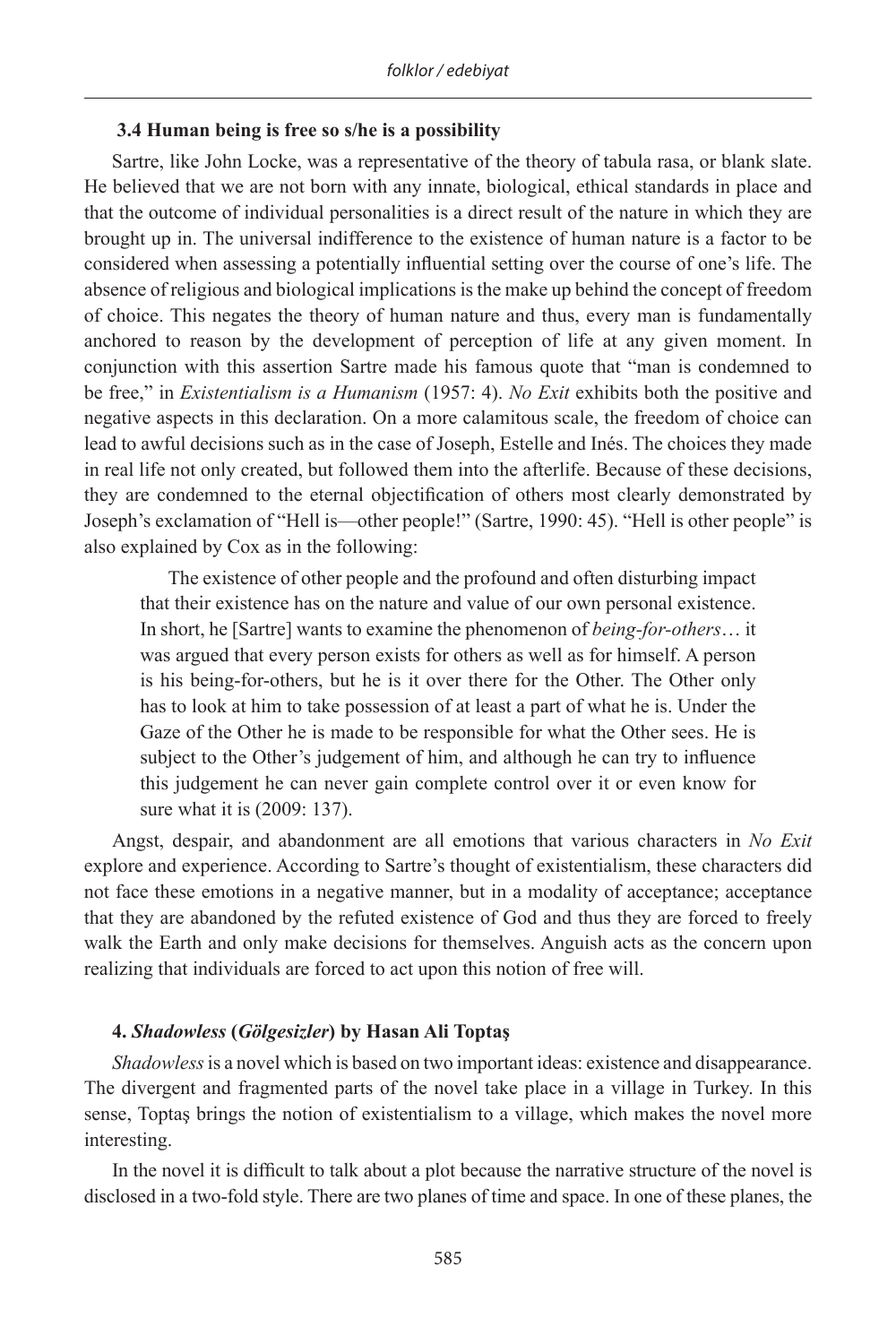narrator is found in a barber shop and he makes small talk with the barber: "'Why don't you say something mister?' said the barber. I said 'What do you want me to say?' 'Whatever you like' he said; 'just talk… Let's say, do you still write novels? Talk about that'"2 (Toptaş, 1995: 6). From this conversation, the reader learns that the narrator of the novel is also a novelist.

On the other dimension of time, the head of the village is introduced. He has just been elected as the head of that village. The interesting incidents happen in the village as each villager starts to disappear. The head of the village lets one of the villager's, Cingil<sup>3</sup> Nuri's, sudden disappearance gets him down:

The head of the village patiently listened to her [Cıngıl Nuri's wife] by considering everything carefully as if he had been the head of the village for one thousand years. At the same time, he was sitting in the waves of cigarette smoke. The head of the village couldn't believe that one of these villagers, who don't know how to get lost except being buried in a grave, was able to disappear suddenly… This idea frightened him; made a huge vacuum in him4 (Toptaş, 1995: 14-5).

After Nuri's sudden disappearance his relatives set out to look for him. No matter how much they look for him, they desperately return to the village with no clue about Nuri. After years a barber appears in the same village. Although he looks like the lost Nuri, he is not explicitly mentioned to be him. He says that he once knew Nuri.

After a while another villager's, Reşit's, daughter Güvercin<sup>5</sup> suddenly disappears. Her family is devastated by her absence. The head of the village this time looks for the missing maiden, Güvercin. He thinks to himself:

The head of the village scanned the courtyard again with his eyes. He thought that everything would necessarily leave a trace behind; nothing could disappear without a trace; even the birds left traces in the sky, words on the teeth, glances on the face… Güvercin… couldn't have disappeared by erasing everything behind her6 (Toptaş, 1995: 39).

After a girl's disappearance, both the head of the village and watchman, the two officials who represent the government, decide to undertake the task of finding Güvercin. The most probable suspect seems to be Cennet's<sup>7</sup> son. Although he claims that he has nothing to do with Güvercin's disappearance, he cannot make them believe that he is innocent. He is heavily beaten by the watchman. After this incident, Cennet's son starts to behave like a crazy man. He keeps asking "Why does it snow, why?"8 (108). Meanwhile, the head of the village goes to the main district to check if they have had any news about Güvercin. Güvercin's father, Reşit and her uncle, Rıza also look for Güvercin. Rıza wants them to go and get help form the imam of the village as the last option. Reşit does not believe that imam could help them find Güvercin. Rıza arranges a sort of trick with his son, Ramazan to make Reşit believe in İmam's power and abilities. However, this small game ends up with the tragic death of Ramazan. He is killed by an angry horse in the middle of the village in front of everybody's eyes. The head of the village is also believed to be missing. After a while, his office is unlocked and his body is found as he has committed suicide there. Towards the end of the novel, the crazy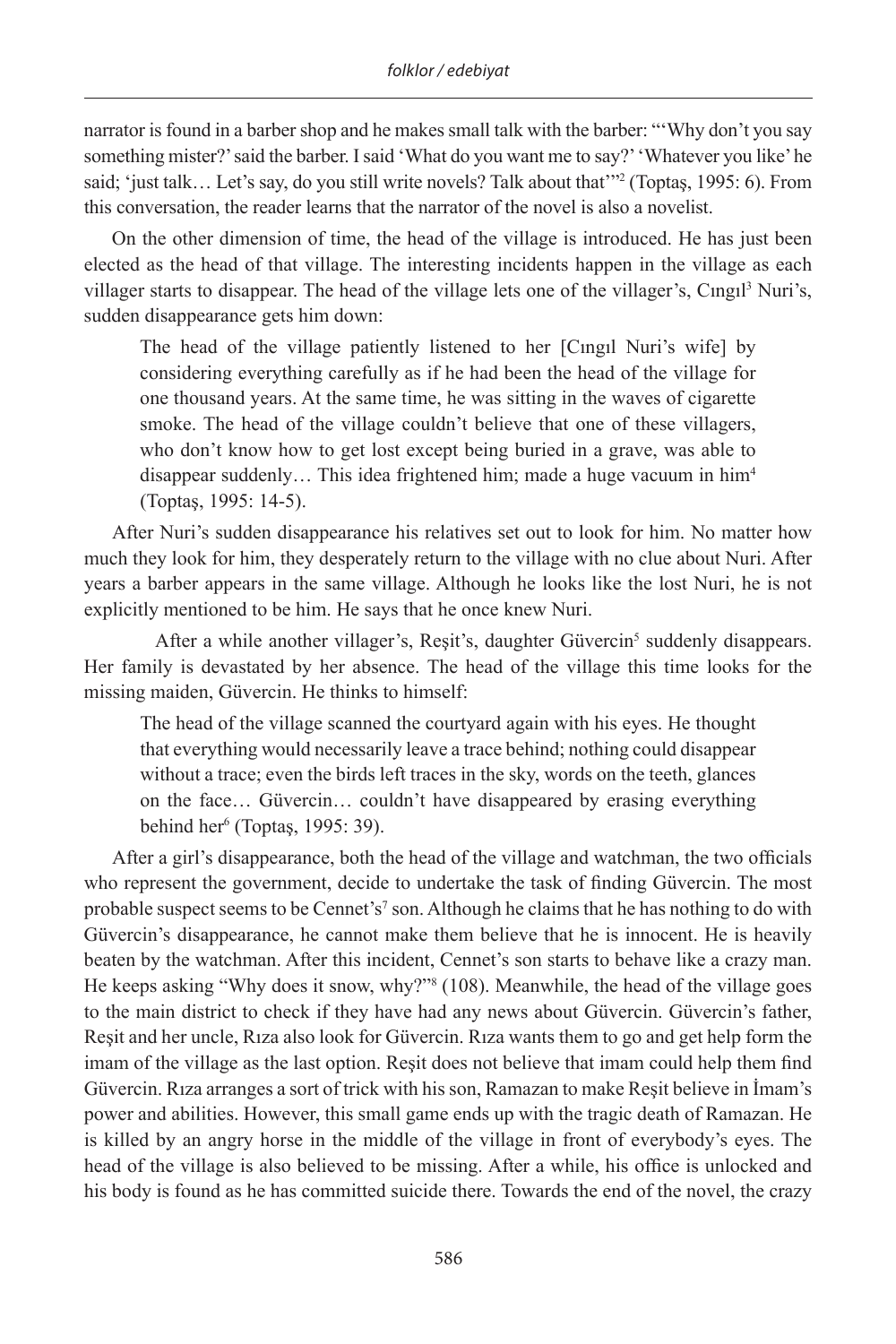son of Cennet brings Güvercin. She looks so desperate and miserable. It is learnt that she is pregnant. No matter what her father does she does not confess the person 'who' kidnapped and raped her. As another interesting incident, Cennet's son is killed by one of the snakes with which he has been playing. At the end of the novel, the narrator is depicted when he writes his novel. Interestingly, his son tells him about latest news on the newspaper: It is a piece of news about a girl who was kidnapped by a bear. Although the novel has no specific plot and theme, it is full of existentialist themes.

## **4.1 Being and nothingness**

The novel analyses the idea of being and nothingness with many different examples. Nuri and Güvercin disappear and these villagers are terrified by the idea of being nothing:

The head of the village sat back; he looked at the blood stain on the floor, and he wondered if there was a nothingness of everybody in the village. He regretted not having come to this conclusion before. Maybe he was right, everybody in the village had a nothingness; there was a group of nothingness as many as villagers and this group of nothingness comes and leaves houses, goes to the local coffee-house and drinks tea, works in the fields, comes together in the shade of the plane tree and they lament for losses and celebrate the weddings like villagers<sup>9</sup> (Toptaş, 1995: 81).

The existential idea of Sartre, 'being and nothingness,' is also underlined through the notions of 'to be born' and 'to die':

'Alas!' regretted the watchman, 'alas… People are born before our eyes; they live again before eyes, then they suddenly vanish into the thin air and we cannot notice that.' They were walking to the gate of the barn together. When they reached the threshold, the watchman seemed thoughtful. He was going to say to Hacer 'As we cannot notice all these things happening around us, then we must all be nonexistent?<sup>'10</sup> (Toptaş, 1995: 107).

A person's lack of being is the main structure of the novel, and Toptaş has been obviously influenced by Sartre's ideas as Sartre claims, "It is evident that non-being always appears within the limits of a human expectation." (1943: 7) Thus, Toptas describes it, "Everything has been out of the joint from now on<sup>"11</sup> (Toptas, 1995: 32).

Furthermore, in the novel Cennet's son is another character that can be analysed in terms of existentialism. As Toptaş states,

The situation was really bad if Cennet's son vanished in the thin air twice like his mother said because he had already ended himself within his existence before. These disappearances could result in the vanishing of the entire village gradually. Perhaps the village didn't already exist but nobody could understand that<sup>12</sup> (Toptaş, 1995: 113).

His disappearance is a literary one. Another disappearance in the novel is Cıngıl Nuri's. Both of their states of nothingness have some other dimensions in the novel. They get rid of physical constraints and their conscious is released. In this sense, they are able to lead free lives.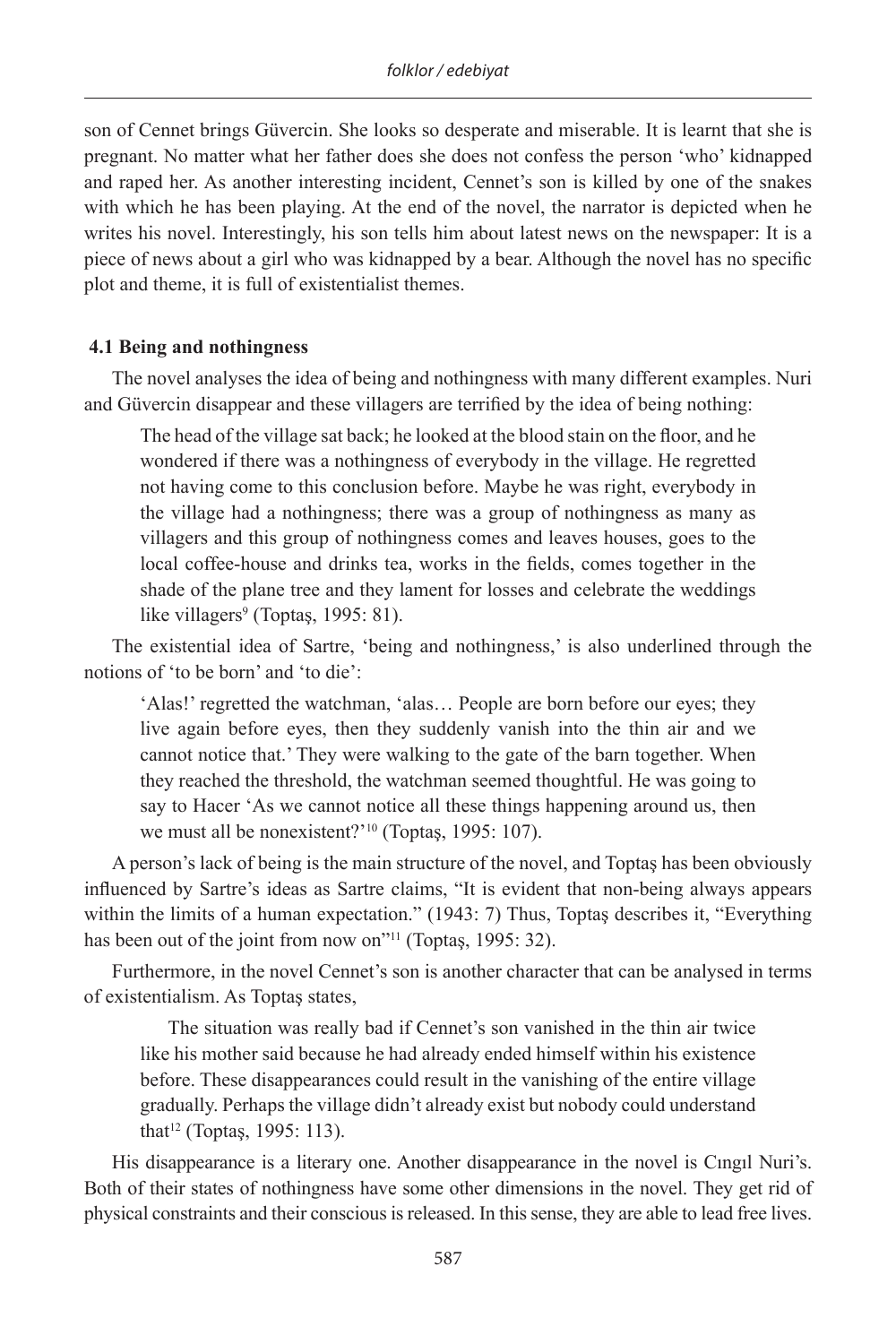## **4.2. Anxiety of uncertainty, emptiness and meaninglessness**

Almost all characters in *Shadowless* suffer from the uncertainty. They are uncertain about their existence of characters, time and space. The idea of being unsure is painful for each character. For instance, after Güvercin's disappearance especially the head of the village feels to be plunged into an infinite sorrow. He for the very first time feels that he can have control on nothing. He realises the absence of facts that he trusted and according to which he ordered and lead his life. He is crushed under the unbearable notion of uncertainty. His state of anxiety is depicted with an insect analogy:

… he was overwhelmed by the weariness of all these years and boredom of trying to be moderate, successful and of suppressing thousands of wild passions have left traces of wrinkles on his face. He felt like a tired insect that is crashed by its own burden; he was kicking and stamping with his invisible legs and arms although ne never moved<sup>13</sup> (Toptaş, 1995: 99).

…

In fact, he was afraid… of the sudden disappearance of Güvercin, the persistent silence and everything that can happen after this horrible silence. According to him, there was something wrong with the village, a haunting feeling…14 (Toptaş, 1995: 45).

Furthermore, sometimes the state of being 'nothing' is explained in a metaphorical and paradoxical way. For instance, the nothingness of Cennet's son is different from that of the head of the village. When Cennet's son becomes insane, he is regarded as absent:

The head of the village was silent and he was thinking of Cennet's son. From now on the son was also nonexistent according to the head of the village. Moreover, his way of disappearing was much more different than that of others… he publicly disappeared; he retreated to the depths of his appearance… like in the old days he would be met every day and everywhere; would be heard and smelt but never be reached<sup>15</sup> (Toptaş, 1995: 100).

It is an anxiety that functions like a threat of nonbeing to the spiritual life. This threat derives from the man's finitude and estrangement and leads to more despair. To get rid of it, one tries to give up her/his own freedom and thereby sacrifices his genuine existence. The suicide is reflected on in Toptaş's novel as follows: "The watchman pushed the door with his elbow; the hinges expand with a squeaking sound. After that a terrible foul odour pervaded… Cennet's son raised his head and looked inside; the head of the village was there"16 (Toptaş, 1995: 189) … "It was the barber who took the head of the village's body from the hanging rope"17 (Toptaş, 1995: 193). The suicide is a way out for the head of the village to escape the torment of uncertainty and meaninglessness of the world.

The narrator of the novel is also under the influence of anxiety of fate. The anxiety of fate is derived from the threat of nonbeing against a human's "ontic<sup>18</sup>" affirmation. It is a foundational, universal, and thoroughly inescapable. What brings about the anxiety of fate is the contingency of man and the reasons which determine him without any rationality or ultimate necessity. His anxiety is highlighted as in the following: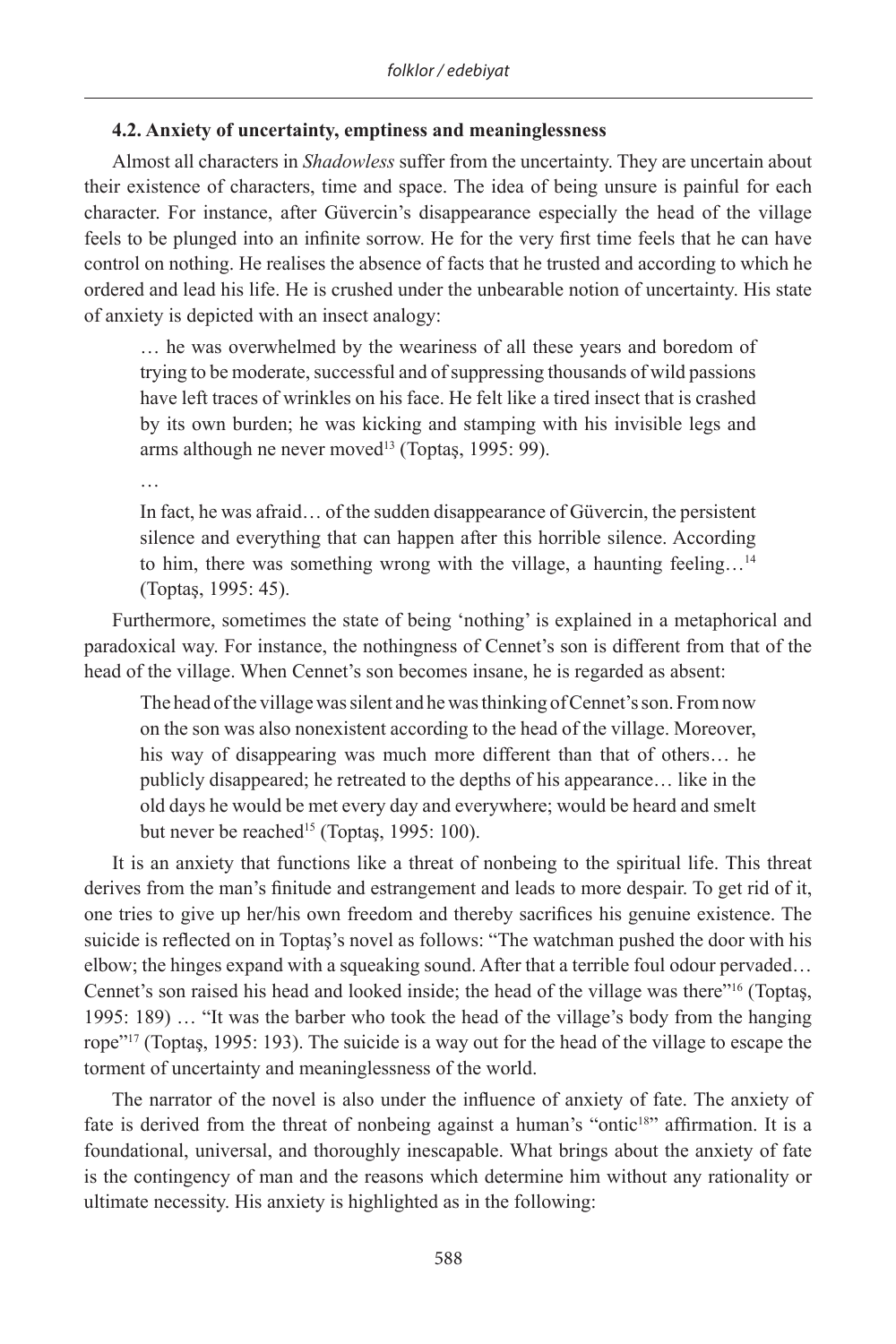Human beings are odd creatures who do not have a choice other than walking on the same path; without realizing the repeat is just a veil of other repeats they live at the very same point with a longing for a faraway adventure they do the same wavings, same laughings, same walkings or same sittings<sup>19</sup> (Toptas, 1995: 156).

The narrator realises the absurdism of life and this quotation above makes the reader remind of Camus' *the Myth of Sisyphus*: The narrator realises he is in the same plight as Sisyphus, who was condemned to roll a rock up a mountain for eternity, only to have it roll down again once it reached the top. The realization of the absurd in the universe, according to Camus, requires, revolt, not suicide. He then outlines several approaches to the absurd life. His essay concludes, "The struggle itself...is enough to fill a man's heart. One must imagine Sisyphus happy" (qtd. in Kaufman, 1956: 345-369).

At the end of Toptaş's novel, the narrator, who is a writer as well, mentions the difficulties that a human being should encounter. This is the idea of human predicament. According to existentialist thinkers, a human being who realises her/his predicament should not try to solve this problem by committing suicide, since it is regarded as an escape, a presentation of defeat. Rather, she/he should try to create their own meanings and purposes like Sisyphus. Therefore, Toptaş's narrator/writer chooses not to give up or suicide. "When I had come to the front door, I raised my head and looked at the window of my apartment on the third floor; as usual the window was open. Climbing up the stairs I told to myself 'This is good. In spite of several obstacles that I faced, I apparently do still write…"20 (Toptaş, 1995: 231).

#### **Conclusion**

As a conclusion, it can be asserted that existentialism is a significant philosophy of thought which have influenced many people of letters throughout the history. Existentialism can be explored in literary works in terms of application of existential themes and techniques as studied in this paper. Existentialists are concerned with existence, change, freedom and self-cognizance, among other things. Two postmodernist texts, as it were, Jean-Paul Sartre's *No Exit* and Hasan Ali Toptaş's *Shadowless* embody existentialist features and themes such as existence precedes essence, freedom and responsibility, anxiety and absurd. What these writers underline in their works is that existentialism is an influential philosophy which is concerned with finding self and the meaning of life through free will, choice, and personal responsibility. A comparative analysis of the existentialist features of Jean Paul Sartre's *No Exit* or *Huis Clos* (1944) and Hasan Ali Toptaş's *Shadowless* or *Gölgesizler* (1993) has attempted to contribute both to critical studies on a French writer, Sartre's work and scholarship on the woks of a Turkish writer, Hasan Ali Toptaş work, and both works of literature have been discussed from the World-literature studies perspective.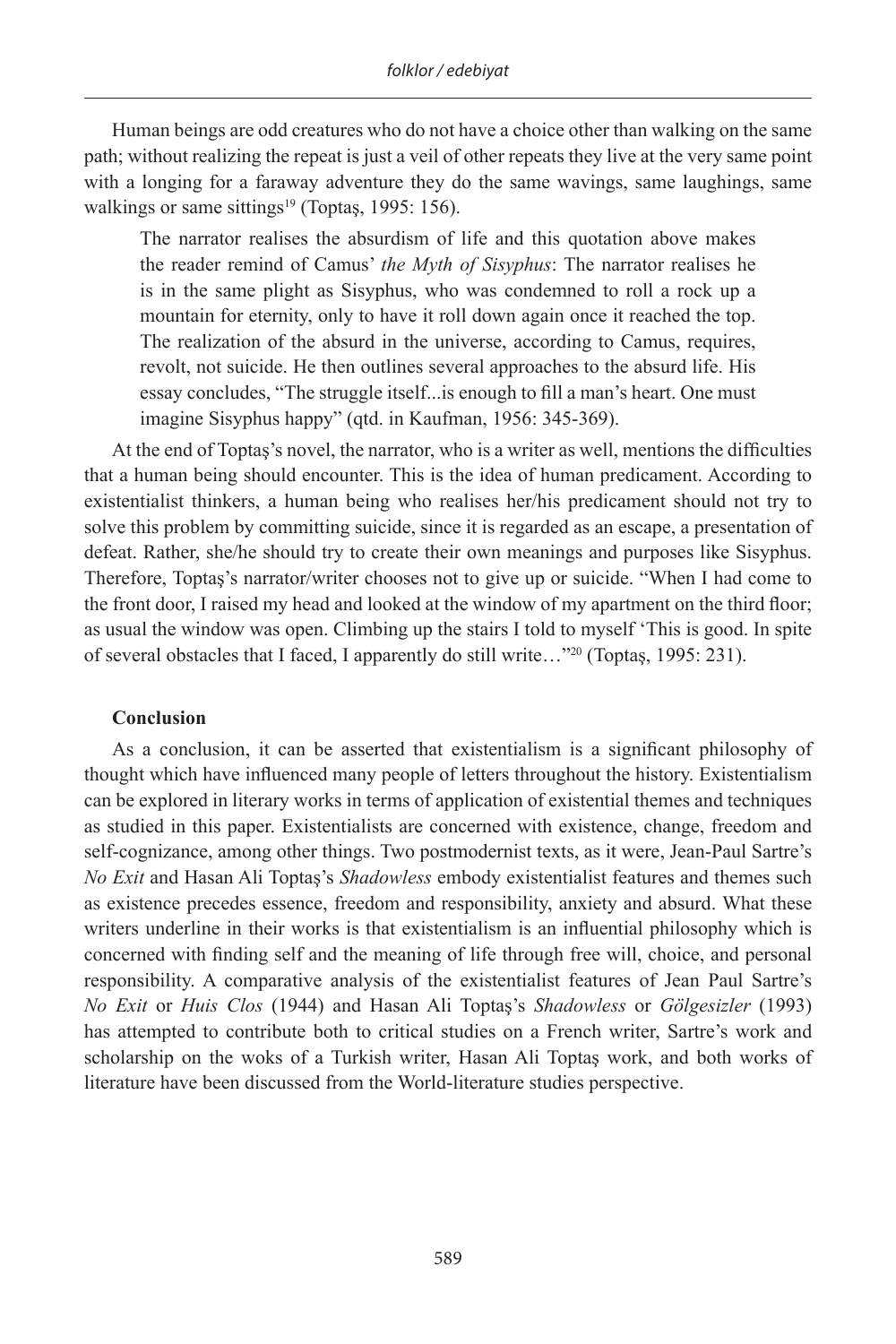#### **Endnotes**

- 1 When this study was written, Toptaş's novel *Gölgesizler* was not officially translated into English; therefore, all quotations from the novel are translated from Turkish to English by the writer of this study. Nevertheless, the original quotations in Turkish are provided as endnotes throughout this study. Also, *Gölgesizler* was translated into English as *Shadowless* by Maureen Freely and John Angliss and published by Bloomsbury Publishing in 2017.
- 2 "'Neden konuşmuyorsun beyim dedi?' berber. 'Ne anlatayım' dedim… 'Ne anlatırsan anlat,' dedi; 'yeter ki anlat…' 'Hala roman yazıyor musun sözgelimi, onu anlat'" (Toptaş, 1995: 6).
- 3 A local nickname. It literally means a small bunch of grapes.
- 4 "Muhtar bin yıllık muhtar gibi her şeyi ölçüp biçerek, sabırla dinlemişti onu [Cıngıl Nuri'nin karısını]. Bir yandan da peş peşe ateşlediği sigaraların dumanına boğulmuştu. Mezara girmekten başka kaybolma yolu bilmeyen şu köylülerden birinin, kendi kendini ortalıktan sileceğine inanamıyordu… Bu düşünce korkutmuştu onu; içinde kocaman bir boşluk yaratmıştı" (Toptaş, 1995: 14-5).
- 5 A female name which means pigeon.
- 6 "Muhtar avluyu yeniden taradı gözleriyle. O her şeyin mutlaka bir iz bırakacağına inanıyordu, izsiz şey olamazdı; kuşların bile izi vardı gökyüzünde, sözcüklerin dişte, bakışların yüzde… Güvercin… ardındaki her şeyi silerek kaybolamazdı" (Toptaş, 1995: 39).
- 7 A female name which means heaven.
- 8 "Kar neden yağar kar?" (Toptaş, 1995: 108).
- 9 "Arkasına yaslandı muhtar; gözleri yerdeki kan lekesinde, yoksa bu köyde herkesin bir yoku mu var, diye geçirdi içinden. Böyle bir yargıya daha önce varamadığı için hayıflandı. Belki de doğru düşünüyordu; herkesin bir yoku vardı köyde, herkes kadar bir yoklar sürüsü vardı da evlere girip çıkıyorlardı insanlar gibi, kahveye oturup çay içiyor, tarlada çalışıyor, çınarın gölgesinde toplanıyor ve ölümlerde ağlayıp düğünlerde oynuyorlardı" (Toptaş, 1995: 81).
- 10 'Ya,' diye hayıflandı bekçi, 'ya… İşte böyle, insanlar burnumuzun dibinde doğuyor, burnumuzun dibinde yaşıyor, sonra birden yoklara karışıyor da biz fark edemiyoruz.' Samanlık kapısına doğru yan yana yürüyorlardı. Eşiğe geldiklerinde bekçi düşünceliydi. Hacer'e, 'Bütün bunları fark edemediğimize göre yoksa biz de mi yokuz?' diyecekti… (Toptaş, 1995: 107).
- 11 "Her şey yörüngesinden çıkmıştı artık" (Toptaş, 1995: 32).
- 12 "Cennet'in oğlu kendini kendi varlığında yok etmişken, gerçekten kadının dediği gibi bir kez daha yok olmuşsa durum kötüydü. Bu işin sonu yavaş yavaş köyün tamamen yok olmasına dek gidebilirdi. Belki köy zaten yoktu da bunu kimse anlayamıyordu" (Toptaş, 1995: 113).
- 13 "Bunca yıldan beri hep akıllı davranmanın yorgunluğu çökmüştü omuzlarına; ölçülü olmanın, başarmaya çalışmanın ve içinde köpüren binlerce arzuyu bütün bunların gerisine atmanın yıllanmış bıkkınlığı gelip yüz çizgilerine oturmuştu. O anda kendi ağırlığıyla ezilen yorgun bir böcekti sanki; hiç kıpırdamadığı halde, görünmeyen bacakları ve kollarıyla çaresizlik içinde tepinip duruyordu" (Toptaş, 1995:99).
- 14 "Korkuyordu aslında. Güvercin'in ansızın kayboluşundan, ortaya çöken sessizlikten ve bu sessizliğin arkasından gelecek olan her şeyden korkuyordu. Köyde bir uğursuzluk dolaşıyordu ona göre" (Toptaş, 1995: 45).
- 15 "Muhtar susmuştu ve Cennet'in oğlunu düşünüyordu. Artık ona göre o da yok'tu; hem de yok olma yöntemi şimdiye kadarkilerden oldukça farklıydı… Göz göre göre yok olmuştu o; kendi görünürlüğünün derinliklerine çekilmişti… Her gün her yerde karşılaşılacaktı eskisi gibi, sesi işitilip kokusu duyulacak, ama asla ona ulaşılamayacaktı" (Toptaş, 1995: 100).
- 16 "Bekçi kapıyı dirseğiyle itti sonra; menteşeler, gıcırtıyla genleştiler. Ardından, leş gibi bir koku yayıldı ortalığa… Cennet'in oğlu hayretle başını kaldırıp baktı, muhtar içerdeydi" (Toptaş, 1995: 189).